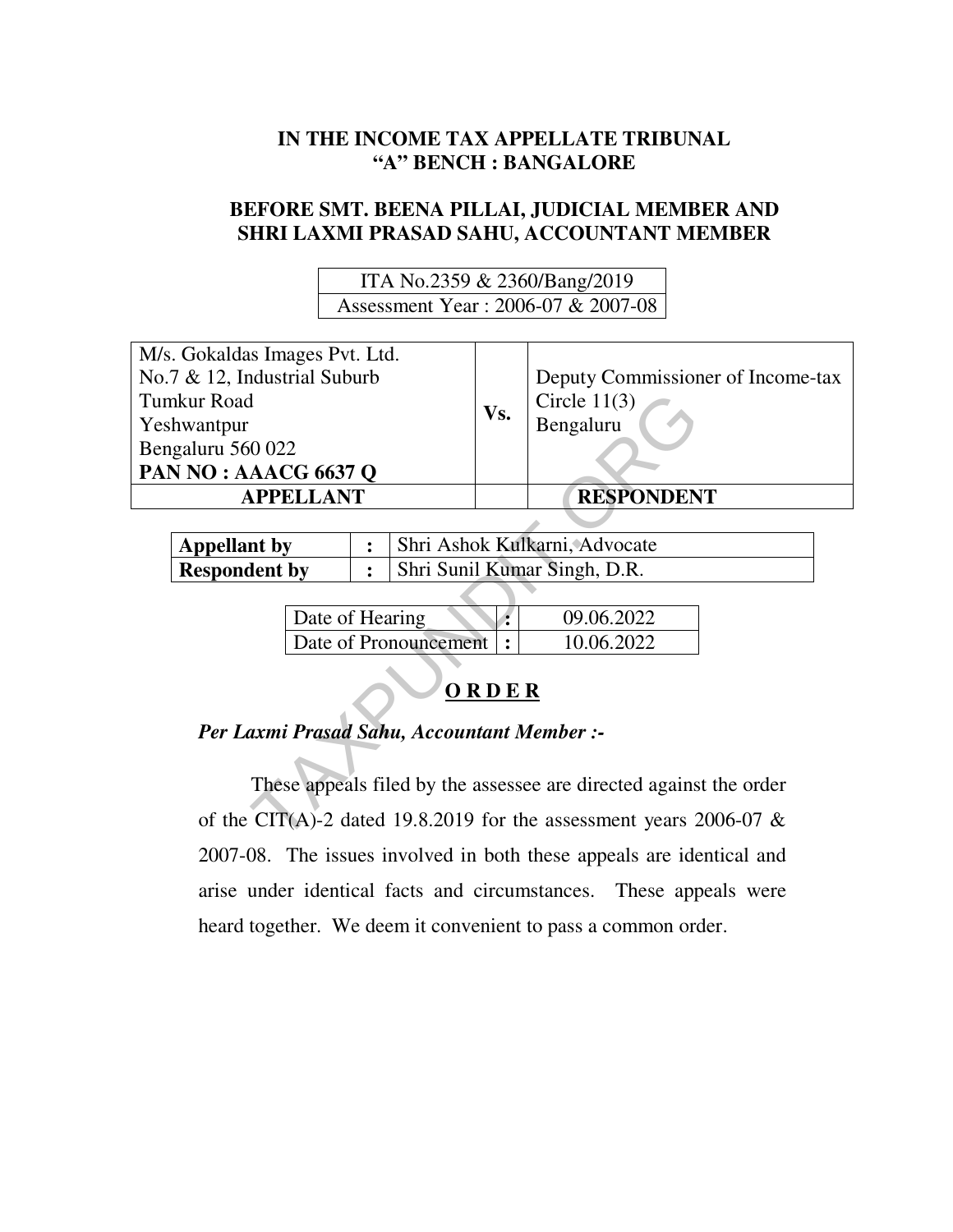### Page 2 of 12

2. The facts in the assessment year 2007-08 are identical with the facts in assessment year 2006-07. Therefore, the view taken for assessment year 2006-07 will apply *mutatis mutandis* to assessment year 2007-08.

3. The grounds raised in these appeals are common except for the figures. Hence, the grounds raised in ITA No.2359/Bang/2018 is reproduced as under:-

- *1. The order of the Hon'ble CIT(A)-2 is opposed to law and facts of the case.*
- *2. The Hon'ble CIT (A)-2 ought to have held that the assumption of jurisdiction u/s 147 and issue of Notice u/s 148 are without jurisdiction contrary to law and opposed to the facts on record.*  1. The order of the Hon'ble CIT(A)-2 is opposed to lamd facts of the case.<br>
2. The Hon'ble CIT (A)-2 ought to have held that the assumption of jurisdiction  $u/s$  147 and issue Notice  $u/s$  148 are without jurisdiction contr
- *3. The Hon'ble CIT(A)-2 ought to have held that in the absence of material in the ecorded reasons, the AO could not have come to a prima facie belief that there was diversion of borrowed capital.*
- *4. The Hon'ble CIT(A)-2 erred in holding that the AO has jurisdiction in reopening the assessment.*
- *5 The Hon'ble CIT(A)-2 erred in upholding the issue of Notice u/s 148 of the Act.*
- *6. The Hon'ble CIT(A)-2 erred in upholding disallowance of interest. The Hon'ble CIT(A)-2 failed to appreciate the fact that the advance/loans to its directors involved commercial expediency. Tax relating to ground No.1 to 5 are Rs.2,68,40,666/- and for Ground No.6 – Rs.51,48,601/-"*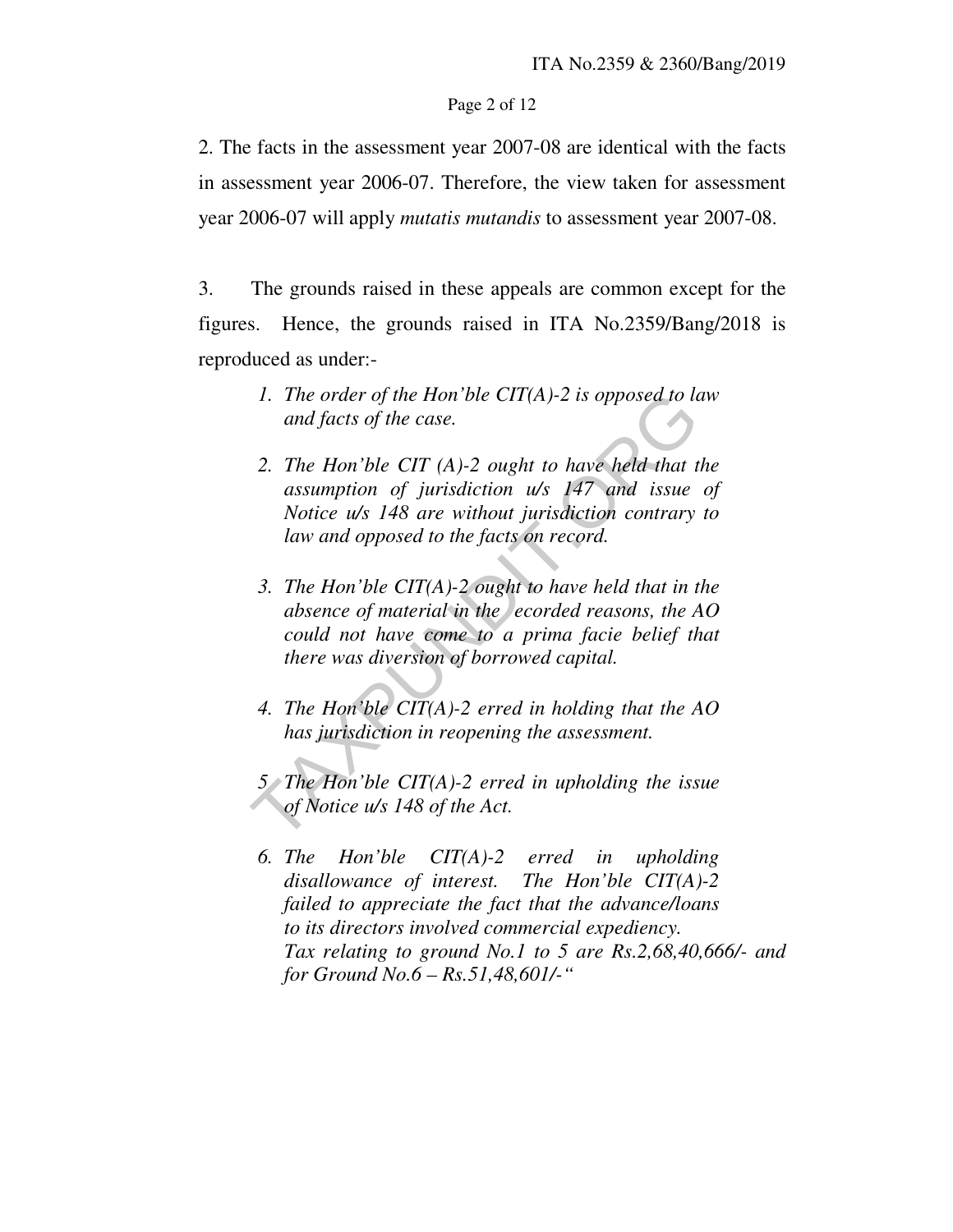#### Page 3 of 12

4. The brief facts of the case are that the assessee has filed its return of income on 30/11/2006 declaring a loss of Rs.8,13,35,23,000/- after claiming deduction u/s 10B of the Act. The case was selected for scrutiny and assessment order u/s 143(3) of the Act was concluded on 31/12/2008. Later on, the case was reopened by issuing notice u/s 148 of the Act on 27/3/2012 after recording the reasons. Accordingly, the assessee filed a letter on 25/4/2013 stating that the original return filed u/s 139(1) may be treated as a return filed in response to the notice u/s 148 of the Act. Later on, the reasons were provided to the assessee. On 17/7/2013, he filed objections before the AO which has been incorporated by the AO in para No.5 of his order.

5. The ld.AR submitted that the AO has not followed the mandatory guidelines with regard to disposing off the objections filed by the assessee during the course of reassessment proceedings, therefore re-assessment order framed by the AO is non est in the eye of law as per the judicial precedence. The AO has filed two sets of paper books containing page nos.1 to 34 and 1 to 166 respectively. He also filed written synopsis which is as under.: is a geometric original return filed u/s 139(1) may be treated as a response to the notice u/s 148 of the Act. Later on, the provided to the assessee. On 17/7/2013, he filed the AO which has been incorporated by the AO in

 *"A. (I) The appellant has filed detailed written submissions before the Hon'ble Commissioner of Income Tax (Appeals), Bengaluru. The Paper Compilation filed before the Commissioner of Income Tax (Appeals) is enclosed. For the sake of brevity same are not repeated and the appellant seeks leave of the Hon'ble Tribunal to rely on the same.*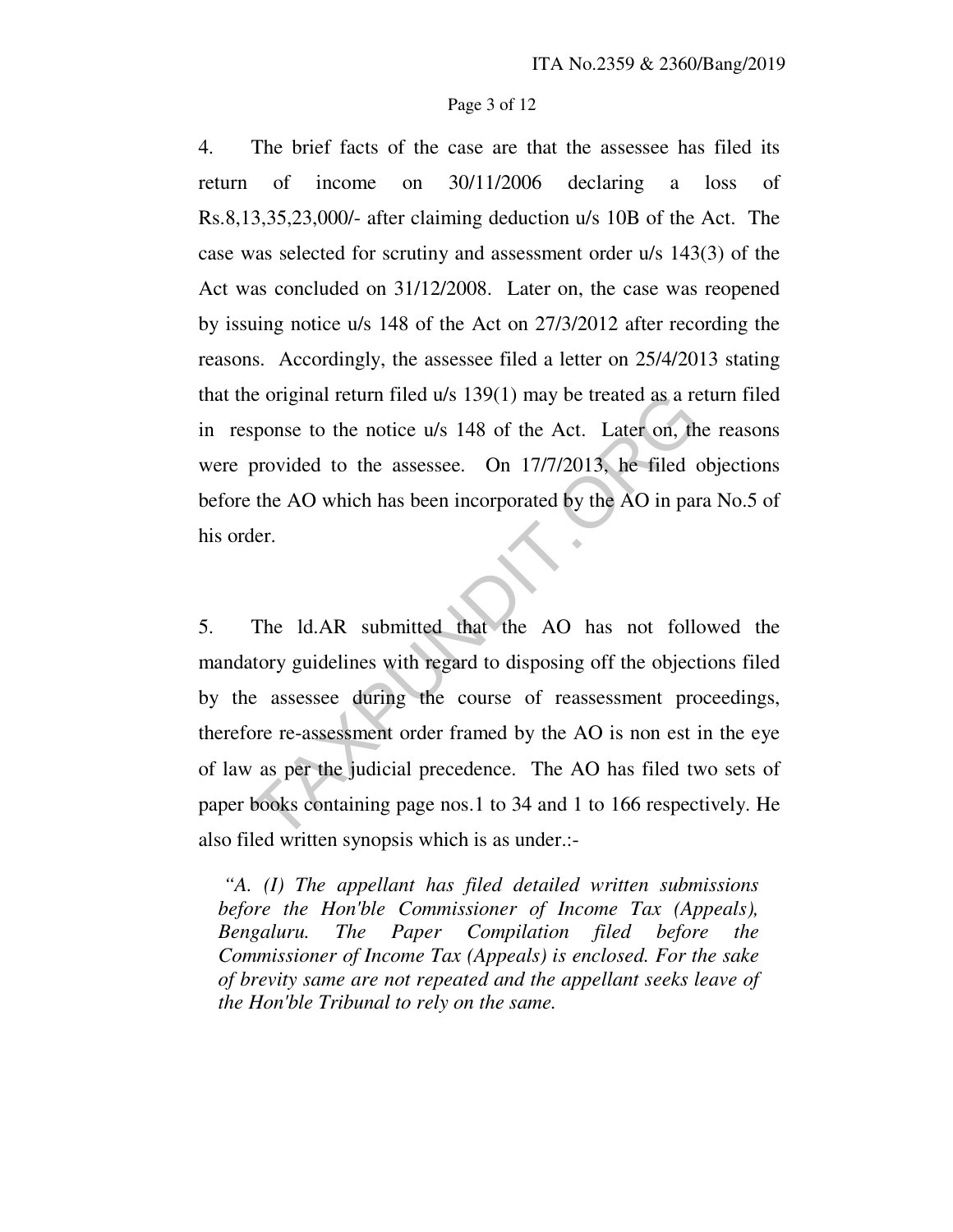### Page 4 of 12

*(ii) In addition to appreciate the contention raised by the appellant, reference may be made to the following facts:* 

 *31.12.2008 : Date of the Original assessment order u/s 143(3) of the Act.* 

 *27.03.2013 : Date of Notice issued u/s 148 of the Act.* 

 *25.04.2013 : Appellant requested the assessing officer to treat the return originally filed as in response to the Notice u/s 148 and requested for supply of reasons recorded u/s 148(2) consistent with the Apex Court decision in* 

*17.07.2013 : The appellant filed objections to assumption of jurisdiction.* 

*(iii) It is very important to note that the mandato y procedure of disposal of the objections raised by the appellant are not followed by the assessing officer. A failure to do so will result in the invalidation of the assessment us! 147 of the Act. Kind reference is invited to the decisions in 259 ITR 19 (SC), 326 ITR 553 (Del), 323 ITR 331 (Guj) and the decision of the jurisdictional High Court in WA No.1725/2017 (IT) dated 15.03.2017 (copy enclosed). Para 11 of the Judgment reads as under:*  2013: The appellant filed objections to assump<br>sdiction.<br>It is very important to note that the mandato y proce<br>posal of the objections raised by the appellant a<br>owed by the assessing officer. A failure to do so will r<br>inv

*"If the facts of the present case are examined in the light of aforesaid legal po ition, it is an admitted position that the reasons for re-opening of the assessment by issuing of the notice under Section 148 of the Act were supplied to the appellant assesse It is also admitted position that the appellant assesse after receipt of such reasons raised objections. It is also undisputed position that the Assessing Officer did not dispose of the objections prior to proceeding with the assessment further and proceeded to pass the order for assessment. Under the circumstances, it can be said that the mandatory procedure of disposal of the objection by Assessing Officer before proceeding with the assessment has not been followed and exercise of power can be said as not only vitiated, but the order of assessment cannot be sustained." (emphasis supplied)*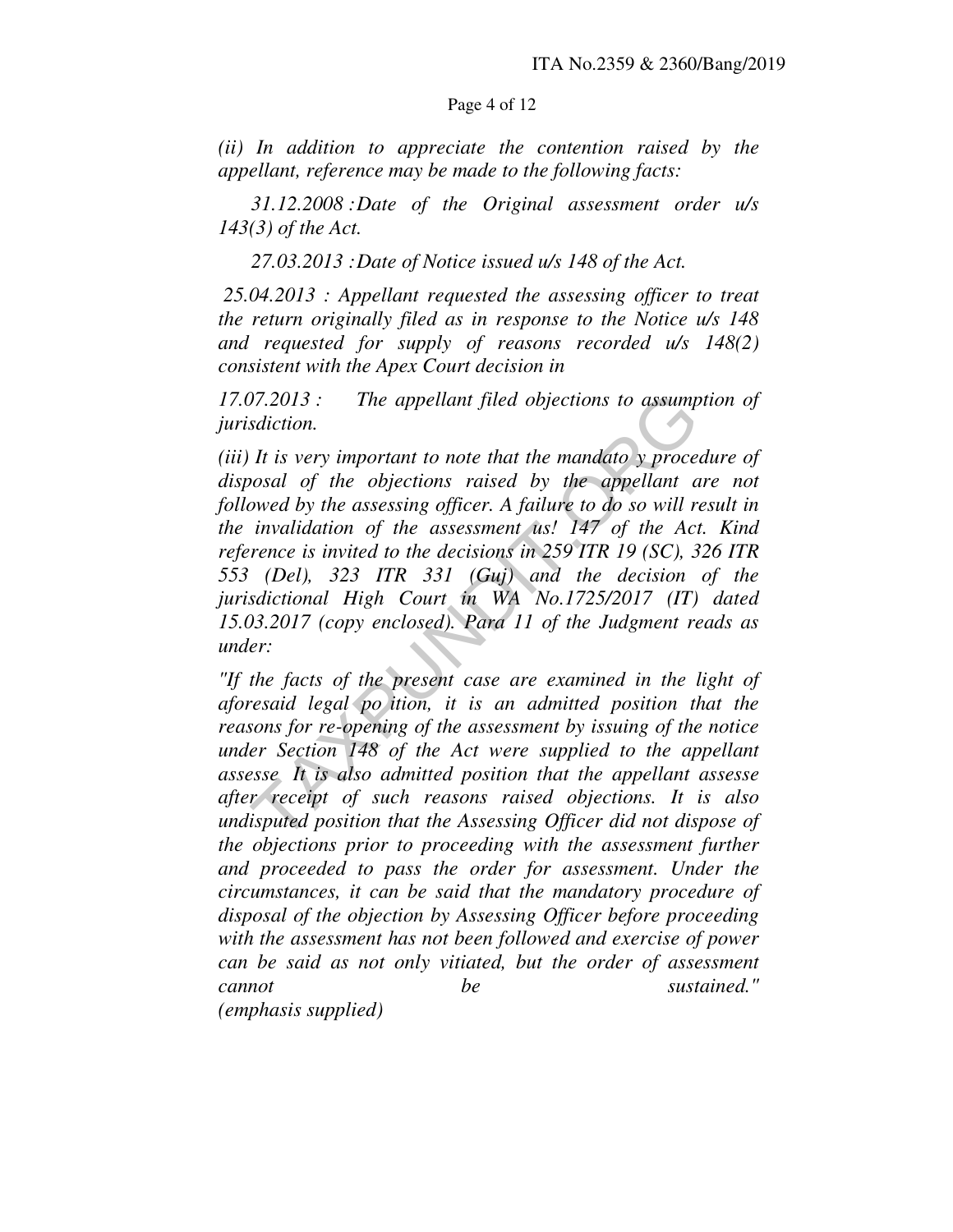# Page 5 of 12

*(iv) It is to be stated that the appellant had filed before the Commissioner of Income Tax (Appeals) detailed Written Submissions in support of its contention that the assessing officer had no jurisdiction to invoke the provisions of Section 148 of the Act. Without referring to any of the appellants submissions the Hon'ble Commissioner of Income Tax (Appeals) in Para 5.1 held as under:* 

*"I am of the considered opinion that the Assessing Officer has got jurisdiction in reopening the assessment by issuing notice u/s 148 of the Act and therefore the grounds of appeal is hereby dismissed."* 

*It is submitted with respect that the Commissioner of Income Tax (Appeals) 's reliance on the decision of the Apex Court in Kalyanji Mavji & Co. Vs. CIT 102 ITR 287 is wholly misplaced.* 

*(v) In these circumstances, it is submitted that the assessment order is void ab inio. Therefore, th said order deserved to be annulled.* 

*B.(i) Adverting to the merits it is submitted that the assessing officer under misconception proceeded on the basis that the appellant after availing loan from the financial institutions has diverted the funds to sister concerns free of interest. Para 8 of the assessment order reads as under:* 

*"It is seen that the assesse company has availed loan amounting to Rs. 105,49,99,887 from financial institutions and claimed expenditure of Rs. 8,94,49,740 as interest on such borrowings. It is also seen that the assesse company has not utilized the borrowed loans wholly and exclusively for the business and has given a loan of Rs. 18,40,13,075/- to its sister concerns without charging any interest."*  missed."<br>
Submitted with respect that the Commissioner of Inco.<br>
peals) 's reliance on the decision of the Apex Co<br>
yanji Mavji & Co. Vs. CIT 102 ITR 287 is wholly mispl<br>
In these circumstances, it is submitted that the as

*(emphasis supplied)* 

*(ii) It may please be appreciated that the only reference is to a sum of Rs.18,40,13,075/- whose particulars are filed as Annexure-"A" (Page 44 of the Paper Book). The annexure contains an analysis of the various sums comprised with in Rs.18,40,13,075/-. It will be seen that there is no lending at all to*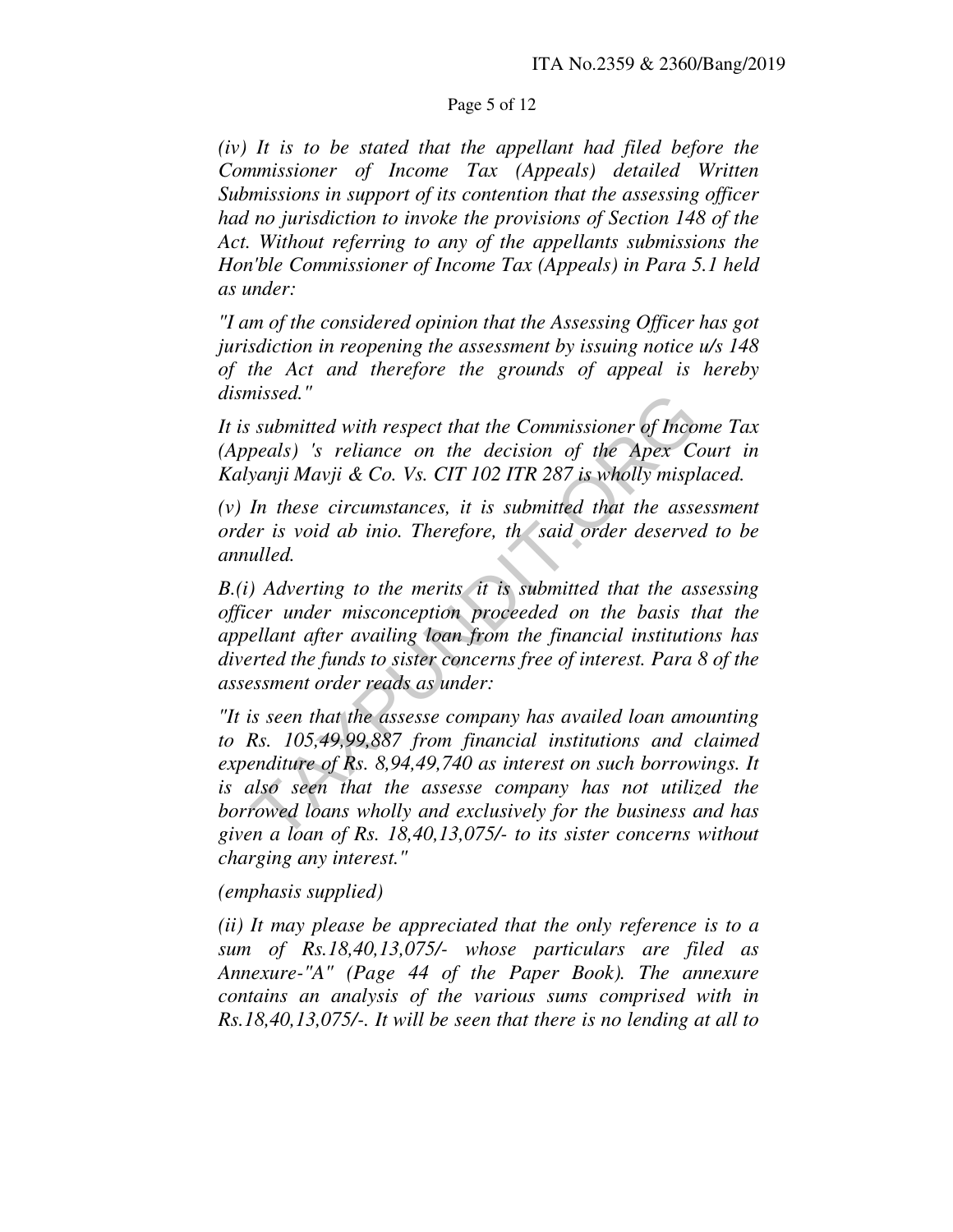### Page 6 of 12

*any sister concerns much less interest free lending as alleged by the assessing officer.* 

*(iii) Though not necessary but by way of clarification, the appellant would like to deal with one particular item therein under the caption loan to Directors amounting to Rs.12.50 Crores roundly. This comprises of two item namely:* 

*(I) Shri Jagadish Hinduja - Rs.6.85 Crores* 

*(ii) Shri Sumir Hinduja - Rs.5.65 Crores* 

*Admittedly no interest was charged on this loan. The circumstances under which the loans were given and how they are for the business purposes and out of sheer commercial expediency is well brought out by the order of the Commissioner of Income Tax (Appeals)-1, Bengaluru, in ITA No. 166 & 167/DC-11(3)/A-1/1O11 dated 16.07.2012. A copy of the order is attached. The order holds the field even today though under appeal. The assessing officers case appears to be that because there was a lending to the Directors, it is inferred that there is diversion of borrowed funds Here it is important to note that M/s. Gokaldas Images Pvt. Ltd. was contemplating a public*  issue to enlarge the capital base which would result in the *expansion of the business of the company. The appellant had*  large dealings with its affiliates of various nature. To ensure the *achieving of the objectives aforesaid, the appellant wanted to disassociate to the extent possible from its various affiliates. Accordingly, a cheque for Rs.5 Crores was issued in the name of M/s. Personality Ltd., an affiliate concern. It is to be stated that Personality Ltd., which had borrowing from a bank, and appellant had given a corporate guarantee. Pursuant to these funds, Personality Ltd., was able to obtain a no due certificate from the bank and the appellant was also freed from the guarantee. The letters received from the bank are enclosed herewith (Page 191 and 192 of the Paper Book).*  cumstances under which the loans were given and ho<br>for the business purposes and out of sheer comm<br>ediency is well brought out by the order of the Commi<br>Income Tax (Appeals)-1, Bengaluru, in ITA No.<br>/DC-11(3)/A-1/1011 dat

*(iv) The appellant wanted to expand the domestic market. Personality Ltd., owned and enjoyed two brands namely "CHIERSKING" and "BESSELLER" for readymade garment*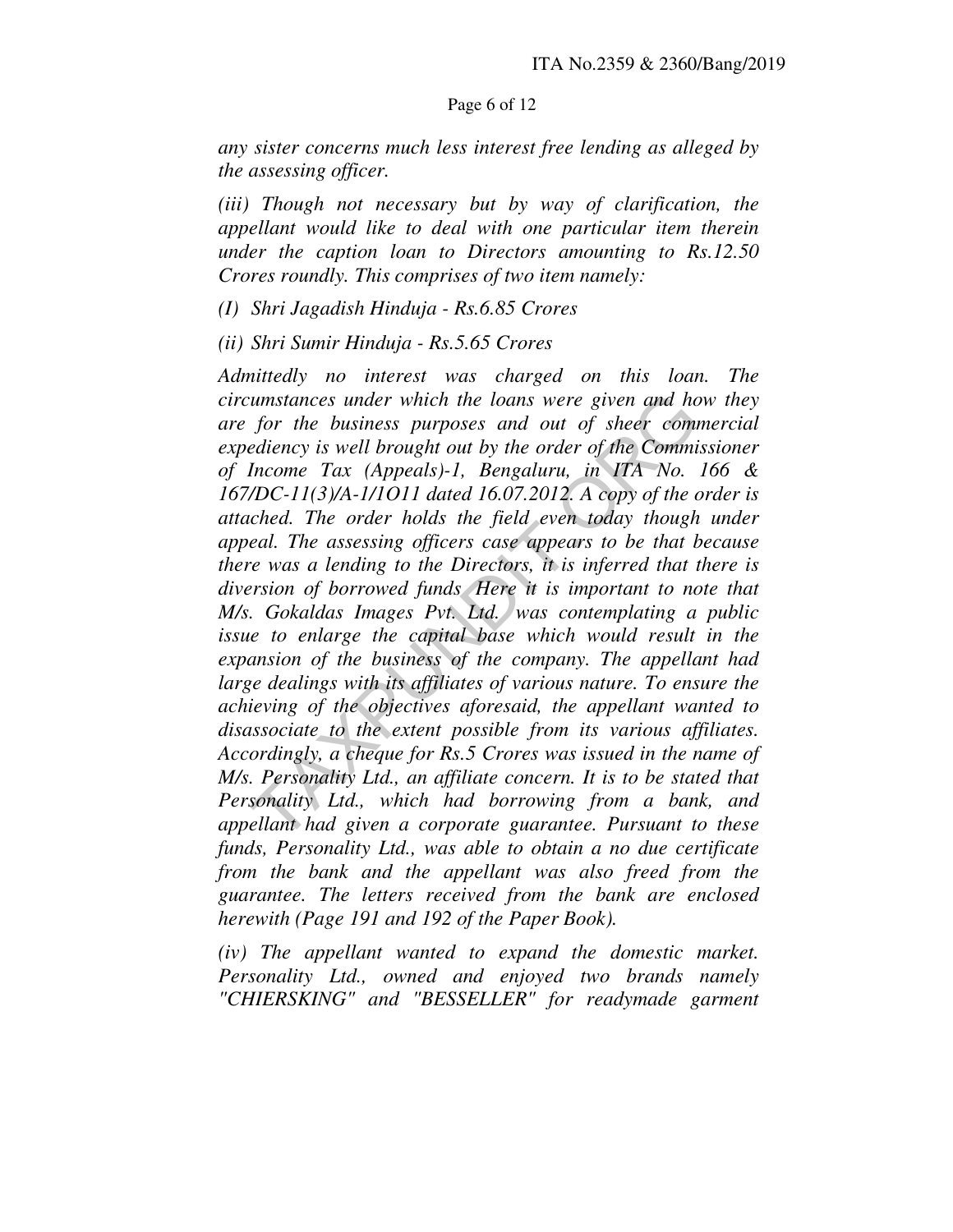### Page 7 of 12

*products. The appellant had proposed to buy the brands vide agreement dated 01.04.2005 for its use for a total consideration of Rs.5.5 Crores. (Copy of the agreement enclosed. Page 160 of the Paper Book). Later, with an intention to concentrate on export business and to delink itself from its group companies and to get out of this liability it was decided to utilise the medium of M/s. Hinduja Investments Pvt. Ltd., among other things, was to buy these two brands from Personality Limited. The sum of Rs.5.5 Crores already given to Personality Ltd., for the purpose of purchase of brand names stood transferred in the books of appellant as loan to Directors and the debit to Personality Limited ceased to that extent.* 

*(v) It is very important to note that in support of its case the appellant had filed before the Hon'ble Commissioner of Income Tax (Appeals) detailed Written Submissions and a Paper Book. Unfortunately, the Hon'ble Commissioner of Income Tax (Appeals) without dealing with the appellants contentions merely dismissed the appeal.*  ited ceased to that extent.<br>It is very important to note that in support of its collant had filed before the Hon'ble Commissioner of (Appeals) detailed Written Submissions and a Paper fortunately, the Hon'ble Commissions a

*In view of these circumstances, it is prayed that the order of assessment be annulled or in the alternative and without prejudice the interest as claimed by the appellant be allowed.* 

6. In addition to he above, the ld.AR relied on the judgment of M/s Deepak Extrusions Pvt. Ltd., in W.A No.1725/2017  $(T - IT)$  and he argued only on legal issue.

7. On the other hand, the ld.DR relied on the order of the lower authorities and he submitted that the assessee's objections has been disposed off by the AO as per para no.6 of the assessment order. The AO has duly followed all the procedures for reopening of the case as per sec. 147/148 of the Act. Therefore, all the allegations made by the ld.AR are not tenable. The AO has duly framed the assessment order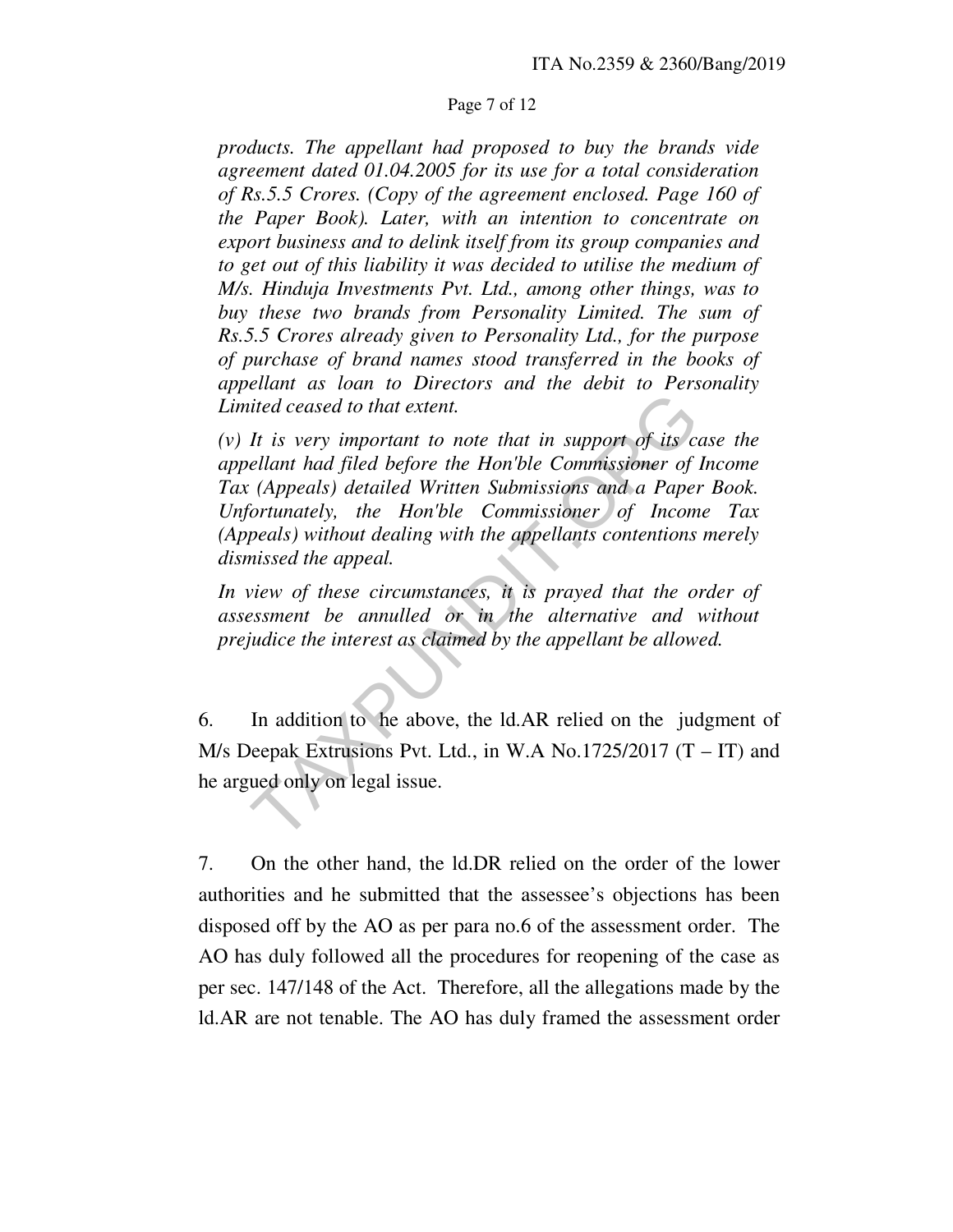#### Page 8 of 12

and the case law relied on by the ld.AR is not applicable in the present case on hand.

8. We have heard the rival submissions and carefully considered the same along with the order of the authorities below as well as the documents referred to and relied on before us, we observe that as per the detailed objections filed by the assessee, the ld.AR is of the contention that the AO's order is not in conformity with the objections of the assessee. On perusal of the assessment order, we observe that the AO has disposed of the objections raised by the assessee as per para no.6 of his order, for the sake of convenience we are reproducing the same here under:-

*6. "The above submissions of the assessee have been examined and found to be unacceptable for the following reasons:-* 

*a) Where an assessment under sub-section (3) of section 143 has been made for the relevant assessment year, no action shall be taken under this section after expiry of four years from the end of the relevant assessment year, unless any income chargeable to tax has escaped assessment for such assessment year by reason of the failure on the part of the assessee;*  The matrix and solver is not all must commonling<br>tions of the assessee. On perusal of the assessment<br>ve that the AO has disposed of the objections raise<br>ee as per para no.6 of his order, for the sake of conver<br>producing t

*- To make a return un/s 139 or in response to a notice issued* 

*under sub-section (1) of section 142 or section 148 or* 

*- to disclose fully and truly all material facts necessary for his* 

*assessment, for that assessment year.* 

*It is clearly spelt out in the reasons recorded, which was provided to the assessee company, that the assessee company has not disclosed truly and fully all the material facts for necessary for its assessment.*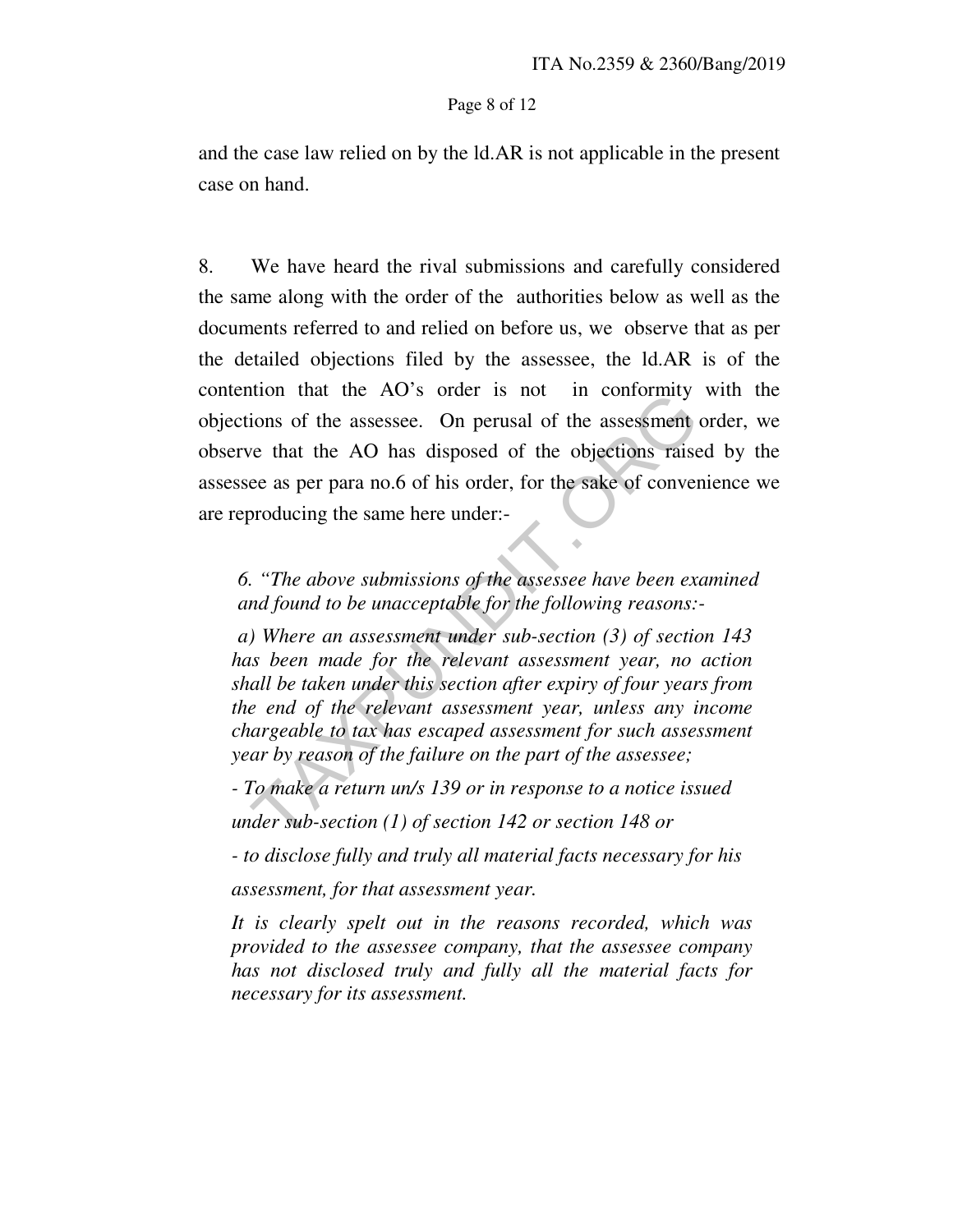### Page 9 of 12

*b) The notice u/s 148 of the I.T. Act dated 27.03.20 13 was well within the time prescribed as the notice was issued within 6 years from the end of the relevant assessment year as the escaped income is more than Rs.1 lakh.* 

*C) In the reasons recorded, the Assessing Officer has clearly stated lie has reason to believe that income chargeable to tax has escaped assessment within the meaning of Section 147 of the I.T. Act, 1961. It is not based on any rumour or conjecture as the reopening of the assessment is based on the assessment concluded in assessee's own case for the A.Y. 2008-09, wherein it was found that the assessee has not correctly apportioned the common expenses between the EOU units and Non-EOU units, has advanced loan to its sister concerns without charging interest whereas the assessee company has claimed expenditure as interest on loan availed, etc. and on verification of the assessment records for he A.Y. 2006-07 ;showed the same anomaly.* 

9. After going through the objections filed by the assessee and as per para no.6 as quoted (supra), the assessee's contention is not acceptable that the entire AO's order is non- est in the eye of law because the objections has not disposed of by the AO. In the impugned case, we observed at para No.6 quoted (Supra), the AO has disposed of assessee's objection but we note that it is not entirely in conformity with the objections. There is a procedural lapse on the part of the AO. Therefore, the order of the AO would not make order void or non est, which could be cured. We rely on the order of the Hon'ble Supreme Court in the case of Home Finders Housing Ltd. v. ITO reported in 256 Taxman 59 (SC), the SLP filed by the assessee has been dismissed, which has been reported in the taxmann which is as under: therein it was found that the assessee has not comportioned the common expenses between the EOU union-EOU units, has advanced loan to its sister coil<br>thout charging interest whereas the assessee comparaimed expenditure as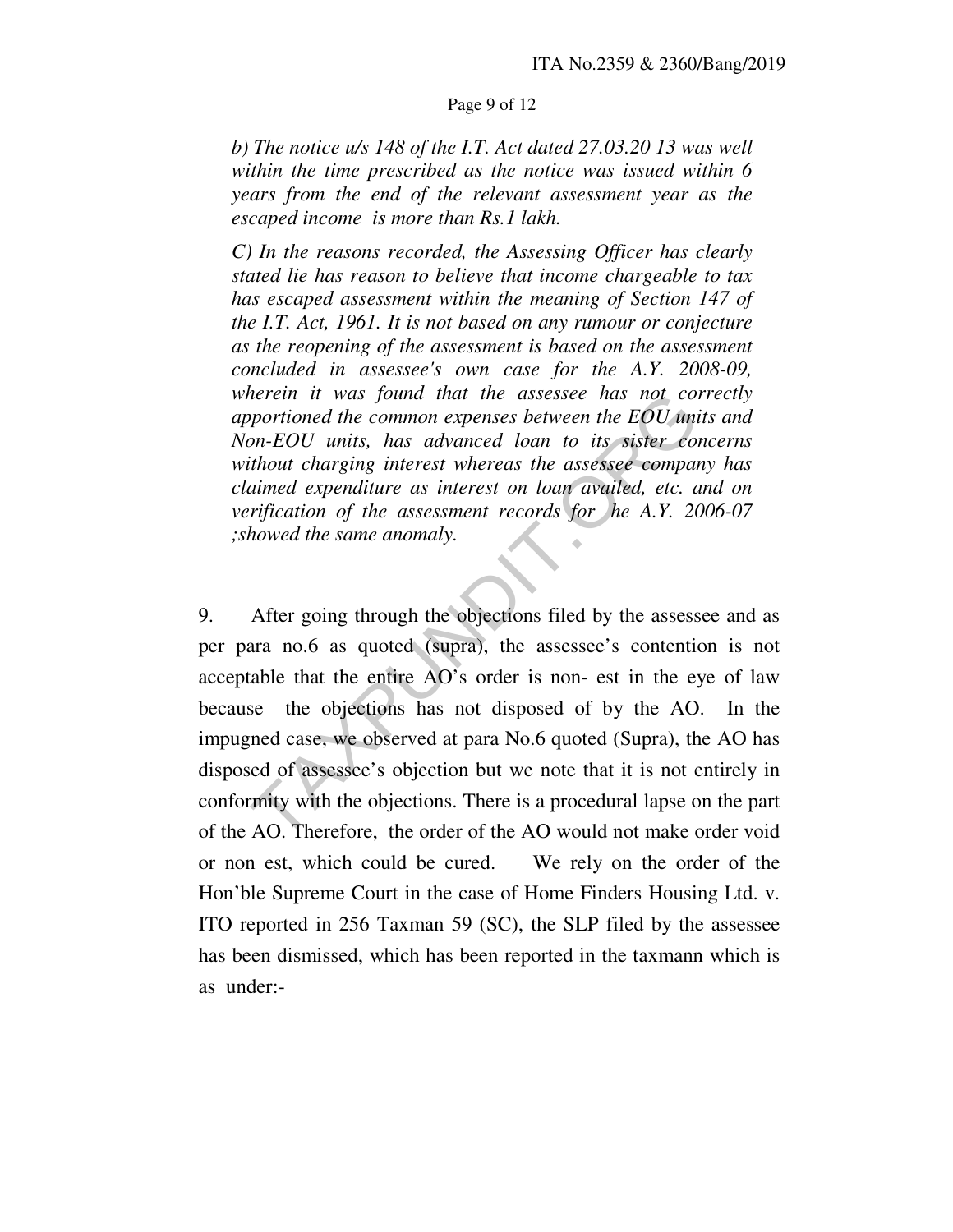#### Page 10 of 12

 *"Section 148, read with section 147, of the Income-tax Act, 1961 - Income escaping assessment - Issue of notice for (General) - Assessing Officer noticed that income chargeable to tax had escaped assessment and he initiated reassessment under section 147 - Assessee raised objections - However, Assessing Officer without giving disposal to objections of assessee, passed reassessment order - Assessee challenged reassessment order before High Court on ground that by not passing a specific order after receiving objections, Assessing Officer violated law declared by Supreme Court in GKN Driveshafts (India) Ltd. v. ITO []\_125 Taxman 963 that Assessing Officer should pass a speaking order taking into account objections for re-opening assessment under section 147, and resultantly, order was bad in law - High Court held that non-compliance of procedure indicated by Supreme Court would not make order void or non est and such a violation was a procedural irregularity which could be cured by remitting matter to authority - Whether SLP against impugned order was to be dismissed - Held, yes [Para 2] [In favour of revenue."* 

10. Respectfully following the above judgment of the Hon'ble Supreme Court, the order passed by the AO is not non-est in the eye of law and it is a valid order, only the procedural mistake committed by the AO that not dealing to each and every objections raised by the assessee. Hence, we direct the AO for passing a speaking order to dispose off the objections raised by the assessee and decide the issue afresh in accordance with law after giving due opportunity of hearing to the assessee and the assessee is directed to produce necessary documents in substantiating his claim with the necessary evidences to decide the case on merits. The assessee is also directed not to seek unnecessary adjournments for early disposal of the case. In the result the appeal of the assessee is allowed for statistical purposes. ssessing Officer should pass a speaking order takin<br>ccount objections for re-opening assessment under s<br>17, and resultantly, order was bad in law - High Count<br>17, and resultantly, order was bad in law - High Count<br>17, and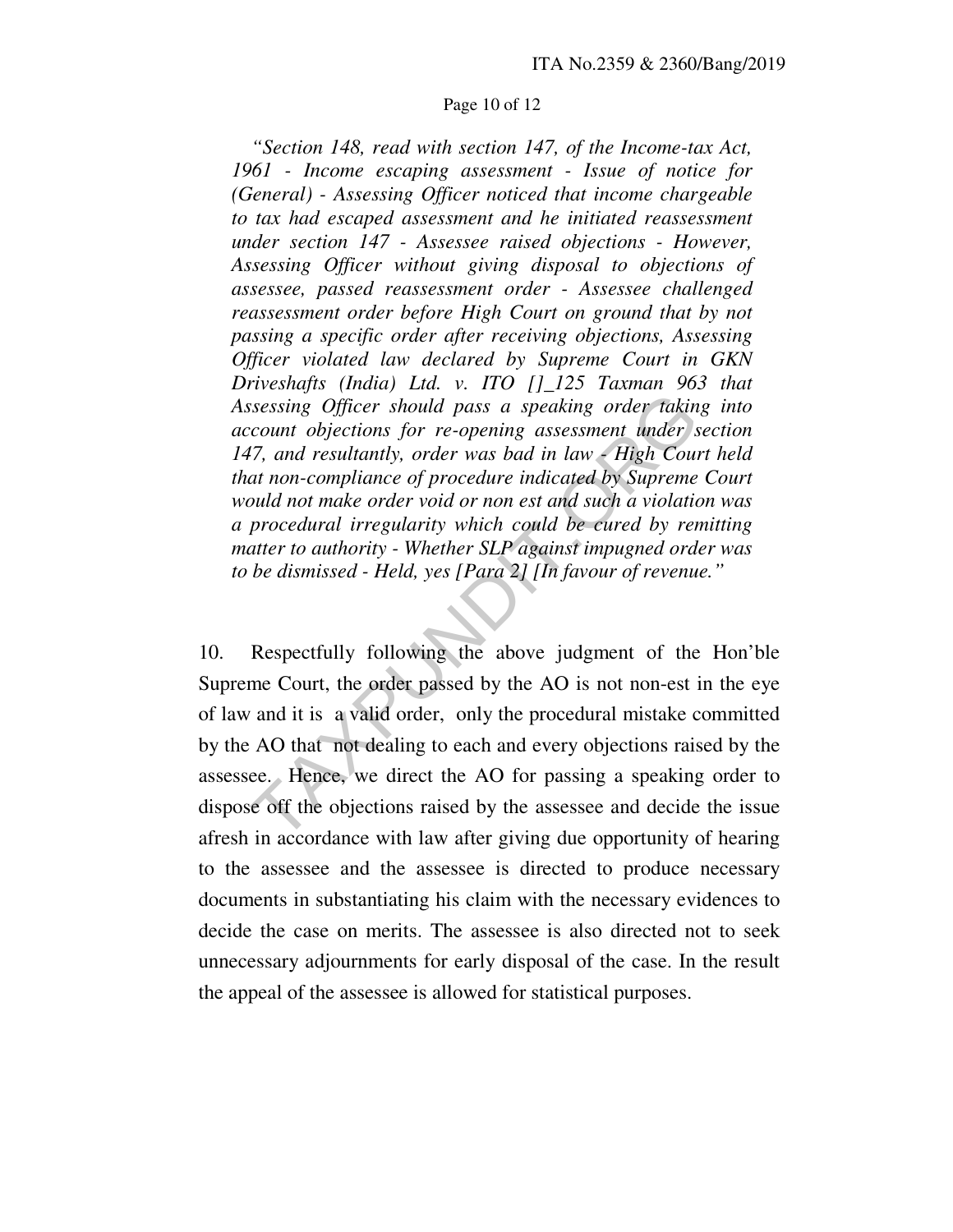# Page 11 of 12

11. In the result, the appeals of the assessee for both the assessment years i.e 2006-07 and 2007-08 are allowed for statistical purposes and a copy of common order passed is to be placed on the respective case files.

Order pronounced in court on 10<sup>th</sup> day of June, 2022

 $Sd$ - $Sd$ -

Bangalore, Dated, 10<sup>th</sup> June, 2022 / vms / ENA PILLAI)<br>
dicial Member<br>
lore,<br>
10<sup>th</sup> June, 2022<br>
/<br>
to:<br>
ne Applicant<br>
ie Respondent<br>
e CIT<br>
e CIT(A)<br>
e DR, ITAT, Bangalore,<br>
aard file<br>
By order<br>
Asst. Registrar, ITAT, E

 **(BEENA PILLAI) (LAXMI PRASAD SAHU) Judicial Member** Accountant Member

Copy to:

- 1. The Applicant
- 2. The Respondent
- 3. The CIT
- 4. The CIT(A)
- 5. The DR, ITAT, Bangalore.
- 6. Guard file

]

By order

Asst. Registrar, ITAT, Bangalore.